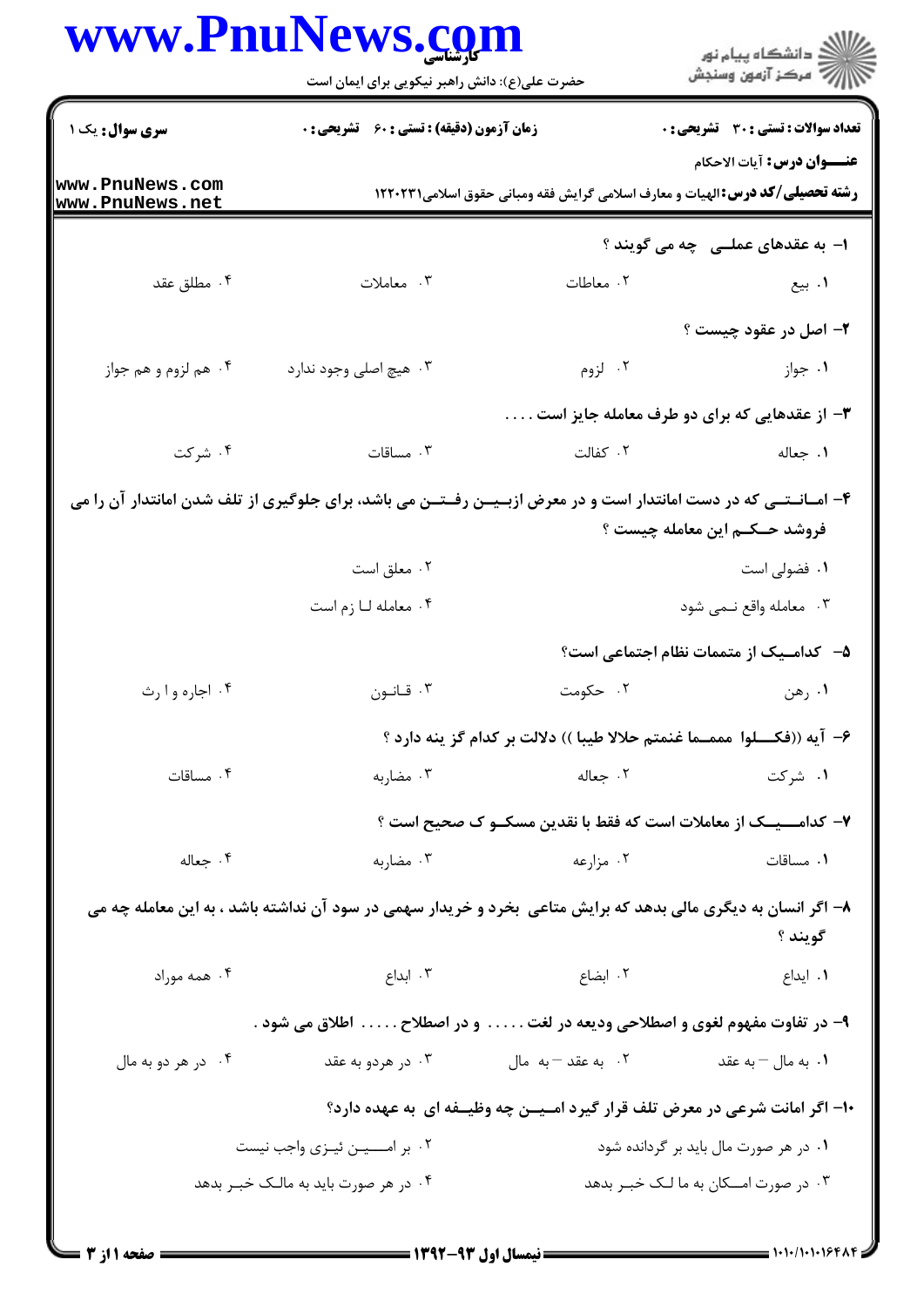|                                    | www.rnurews. <u>co</u> m<br>حضرت علی(ع): دانش راهبر نیکویی برای ایمان است                                         |                    | ڪ دانشڪاه پيام نور<br>∕7 مرڪز آزمون وسنڊش                                               |
|------------------------------------|-------------------------------------------------------------------------------------------------------------------|--------------------|-----------------------------------------------------------------------------------------|
| <b>سری سوال :</b> ۱ یک             | <b>زمان آزمون (دقیقه) : تستی : 60 ٪ تشریحی : 0</b>                                                                |                    | تعداد سوالات : تستي : 30 ٪ تشريحي : 0<br><b>عنـــوان درس:</b> آیات الاحکام              |
| www.PnuNews.com<br>www.PnuNews.net |                                                                                                                   |                    | <b>رشته تحصیلی/کد درس: ا</b> لهیات و معارف اسلامی گرایش فقه ومبانی حقوق اسلامی۲۲۰۲۳۱ ۱۲ |
|                                    |                                                                                                                   |                    | <b>۱۱- کدامـیــک از موارد زیر جزء مضمونه  شدن عاریه به حساب <u>نــمــی</u> آید ؟</b>    |
|                                    | ۰۲ برای رهن دادن عاریه بگیرد                                                                                      |                    | ۰۱ تعدی نـمودن                                                                          |
|                                    | ۰۴ بدون تعدی و تفریط تلف شود                                                                                      |                    | ۰۳ شرط ضمانت شده باشد                                                                   |
|                                    | ۱۲- اســتحــقاقِ گرفــتــن یــکی از شرکاء سهم شریــک دیــگر را که به وسیله بیع به فرد سوم منتقل شده باشد را چه می |                    | گويند ؟                                                                                 |
| ۴. شفعه                            | ۰۳ لقطه                                                                                                           | ۰۲ اقرار           | ٠١ عاريه                                                                                |
|                                    |                                                                                                                   |                    | ۱۳– اگر لقطه حیوان باشد در اصطلاح فقهی به آن چه می گویند ؟                              |
| ۴. هیـــچکدام                      | ۰۳ ایداع                                                                                                          | ۰۲ ابداع           | ۰۱ ضاله                                                                                 |
|                                    |                                                                                                                   |                    | ۱۴– مقصود از کــلـــمه   اکل  در آیه (( لیأکلون اموال الناس)) چیست؟                     |
| ۰۴ تصرفات خاص                      | ۰۳ مطلق تصرفات                                                                                                    | ۰۲ تصرفات غیر مالی | ۰۱ تصرفات مالی                                                                          |
|                                    | ۱۵– اگر غاصب مال مغصوب را به بیع و یا عقود دیگر به افراد دیگر انتقال دهد مالک به چه کسی می تواند مراجعه کند ؟     |                    |                                                                                         |
| ۰۴ به هر کدام که بخواهد            | ۰۳ به آخری                                                                                                        | ۰۲ به قبل از آخری  | ۰۱ به اولی                                                                              |

۱۶- بر اساس ظاهر آیه شریفه × «قـال أ أقــررتــم واخذتــم....)) كدام یک موارد زیر جزء اقرار محسوب می شود ؟ ۰۳ انا مقرا به ۰۱ انا مقرا لک به مسلم ۲۰ انا مقرا لک ۰۴ همه موارد

۱۷– اگر وصیت کننده وصیت کند که کاری برای او انجام دهند به این نوع وصیت چه می گویند؟

۰۱ وصیت تملیکیه ۰۲ وصیت عهدیه ۰۴ همه موارد ۰۳ وصیت عینیه 1۸- حکم وصيت به مجهول چيست ؟ ٠١ صحيح است ۰۲ مشروط صحیح است ۰۴ بستگی به نوع وصیت دارد ۰۳ صحیح نیست ١٩- منظوراز ((جنف)) در آيه (( فمن خاف من موص جنفاً )) چيست ؟ ۰۲ وصیت به نصف ٠١ مطلق وصيت ۰۳ وصیت به بیشتـر از ثلث ۰۴ وصیت به کمتـر از ثلث **٢٠**- وصيت به شي وصيت به چه چيز ها يي مي باشد ؟ ۱. خمس ۰۴ عشر ۰۳ ثمن ۰۲ سدس

N T